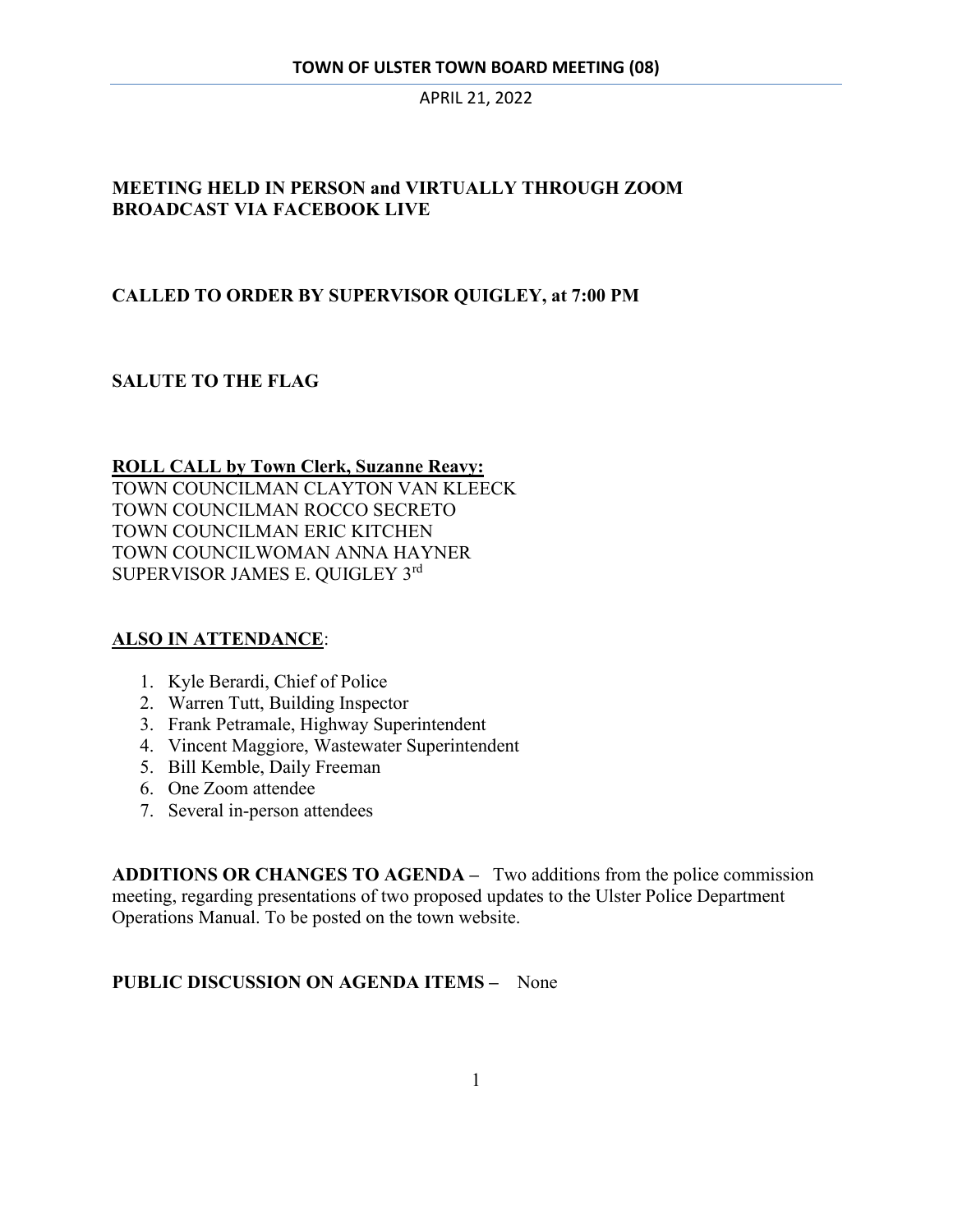## **APPROVAL OF MINUTES – March 4th and 18th** (2022-M-103)

|                           | <b>MOTION:</b> Councilman Secreto<br>SECOND: Councilwoman Hayner                 |                            |
|---------------------------|----------------------------------------------------------------------------------|----------------------------|
|                           | Town Councilman Van Kleeck<br>Town Councilman Secreto<br>Town Councilman Kitchen | $-Yes$<br>$-Yes$<br>$-Yes$ |
| <b>Supervisor Quigley</b> | Town Councilwoman Hayner                                                         | $-Yes$<br>$-Yes$           |

*CARRIED* 

### **COMMUNICATIONS –**

Summary of letter received from town residents, Michael and Anna Parks regarding drainage issues in the Bright Acres neighborhood and a right of way off of Fawn Hill Court to a lot. Letter posted on town website.

*Supervisor*: Town highway superintendent and town engineer, Dennis Larios, will visit site in the next few weeks.

#### **ABSTRACT OF CLAIMS**

*Presented by Councilman Van Kleeck* 

*April, 2022* **(**2022-M-104)

| Prepaid Bills:         | \$. | 618,455.57     |
|------------------------|-----|----------------|
| <b>Abstract Bills:</b> | S   | 507,245.96     |
| <b>Escrow Bills:</b>   | S   | 5,142.50       |
| Reserve:               | S   |                |
| <b>TOTAL:</b>          |     | \$1,130,844.03 |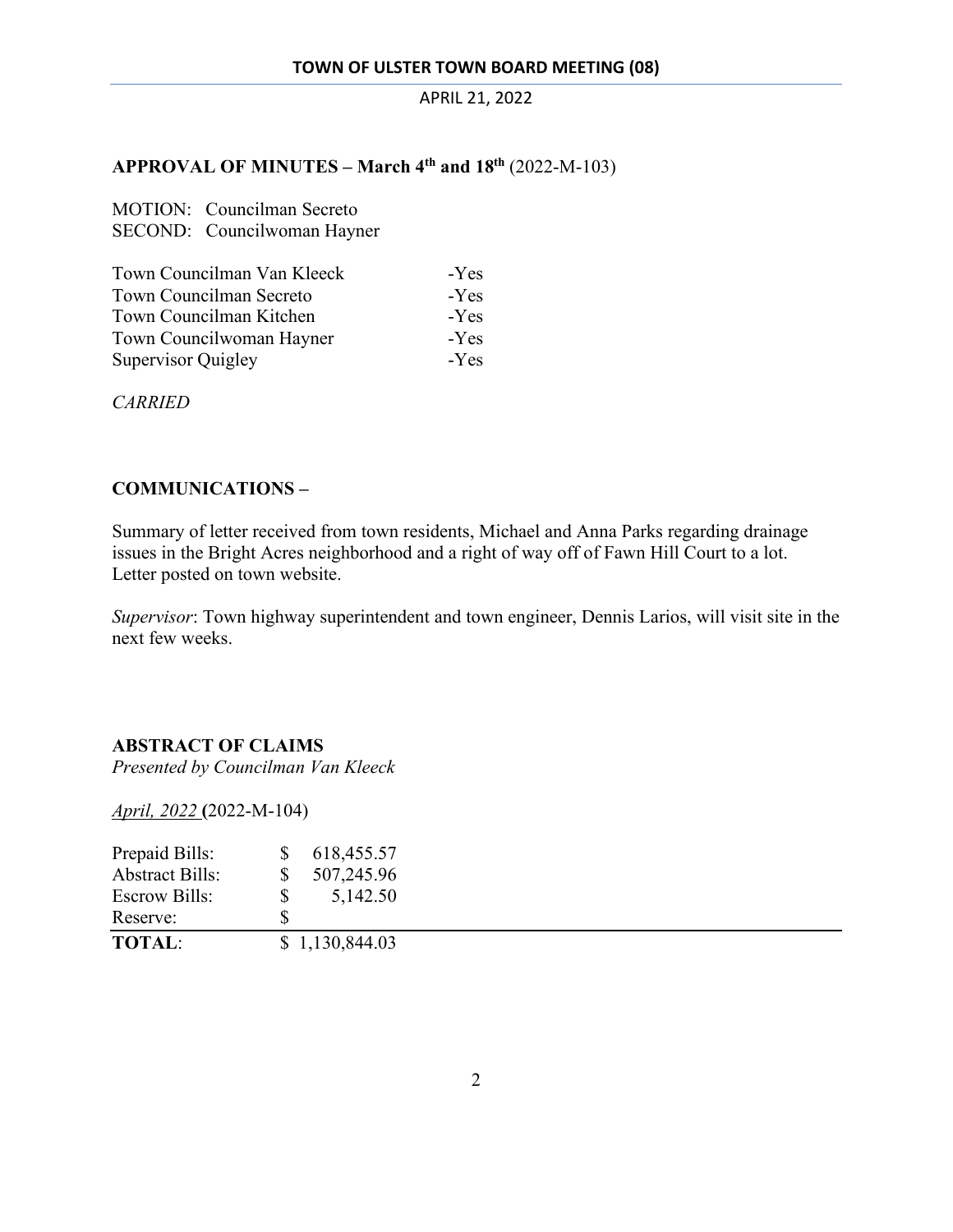| MOTION: Councilwoman Hayner |
|-----------------------------|
| SECOND: Councilman Secreto  |

| Town Councilman Van Kleeck     | -Yes   |
|--------------------------------|--------|
| <b>Town Councilman Secreto</b> | $-Yes$ |
| Town Councilman Kitchen        | -Yes   |
| Town Councilwoman Hayner       | -Yes   |
| Supervisor Quigley             | $-Yes$ |

*CARRIED* 

## *New Business:*

## **Presentation and Acceptance of the Town Clerk's Monthly Report for the month of March 2022 (**2022-M-105)

MOTION: Councilman Van Kleeck SECOND: Councilman Secreto

| Town Councilman Van Kleeck     | $-Yes$ |
|--------------------------------|--------|
| <b>Town Councilman Secreto</b> | $-Yes$ |
| Town Councilman Kitchen        | $-Yes$ |
| Town Councilwoman Hayner       | -Yes   |
| <b>Supervisor Quigley</b>      | $-Yes$ |

*CARRIED* 

## **Motion to hire one Seasonal Employee for Parks and Recreation** (2022-M-106)

Michael Sills: \$15/hour; start date 5/1/2022

MOTION: Councilman Van Kleeck SECOND: Councilwoman Hayner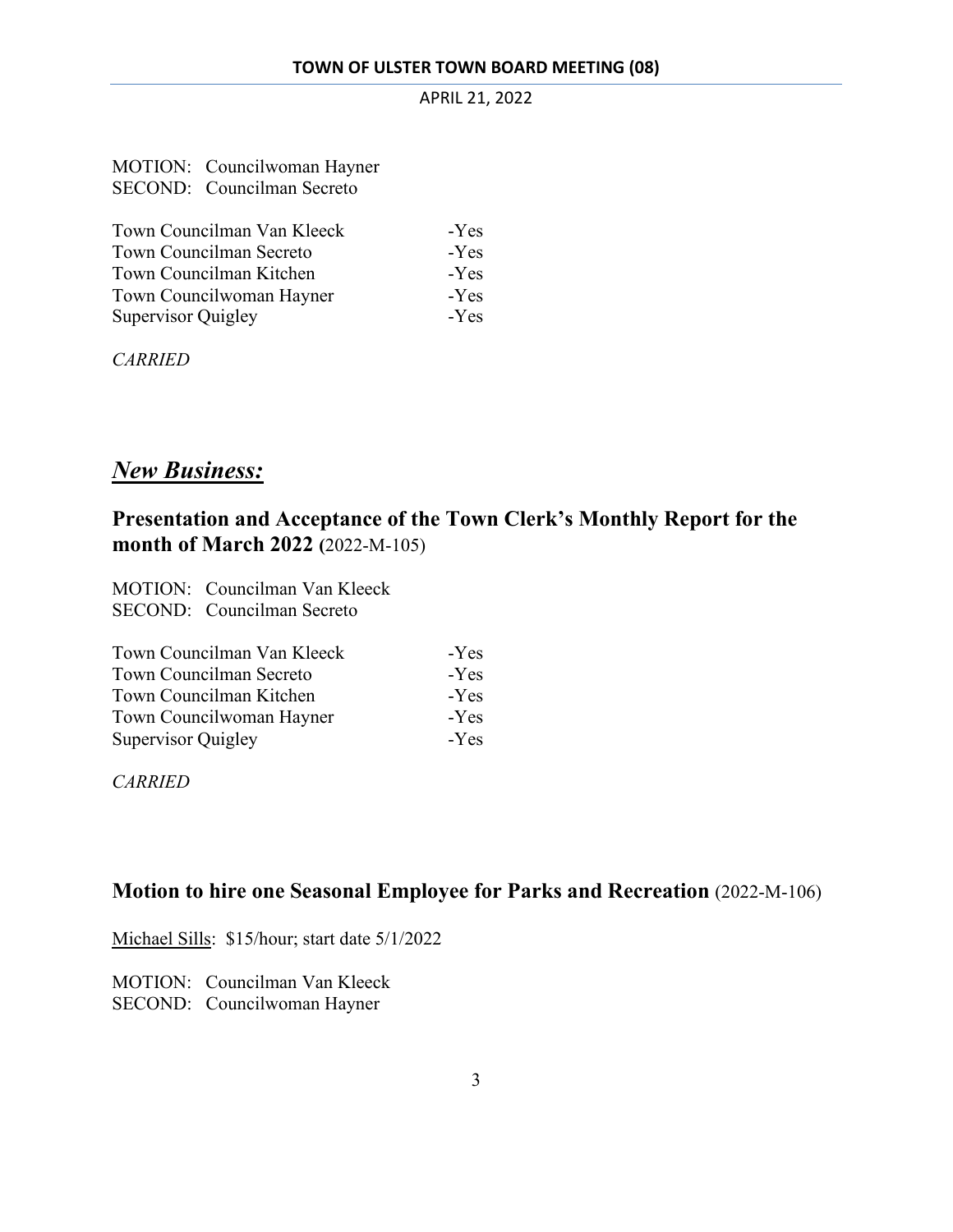| Town Councilman Van Kleeck     | -Yes   |
|--------------------------------|--------|
| <b>Town Councilman Secreto</b> | $-Yes$ |
| Town Councilman Kitchen        | $-Yes$ |
| Town Councilwoman Hayner       | $-Yes$ |
| <b>Supervisor Quigley</b>      | $-Yes$ |

*CARRIED* 

## **Motion to hire one full time Deputy Town Clerk** (2022-M-107)

Crystal Boice: Appointed; \$17/hour; start date 4/25/2022

MOTION: Councilman Secreto SECOND: Councilman Van Kleeck

| Town Councilman Van Kleeck | -Yes   |
|----------------------------|--------|
| Town Councilman Secreto    | -Yes   |
| Town Councilman Kitchen    | $-Yes$ |
| Town Councilwoman Hayner   | -Yes   |
| Supervisor Quigley         | $-Yes$ |

*CARRIED* 

## **Motion to hire one Seasonal Employee for the Water Department** (2022-M-108)

Christopher Ibbotson : \$15.25/hour; start date 5/31/2022; requested by John Rose

MOTION: Councilman Secreto SECOND: Councilwoman Hayner

| Town Councilman Van Kleeck | $-Yes$ |
|----------------------------|--------|
| Town Councilman Secreto    | $-Yes$ |
| Town Councilman Kitchen    | $-Yes$ |
| Town Councilwoman Hayner   | $-Yes$ |
| Supervisor Quigley         | $-Yes$ |

*CARRIED*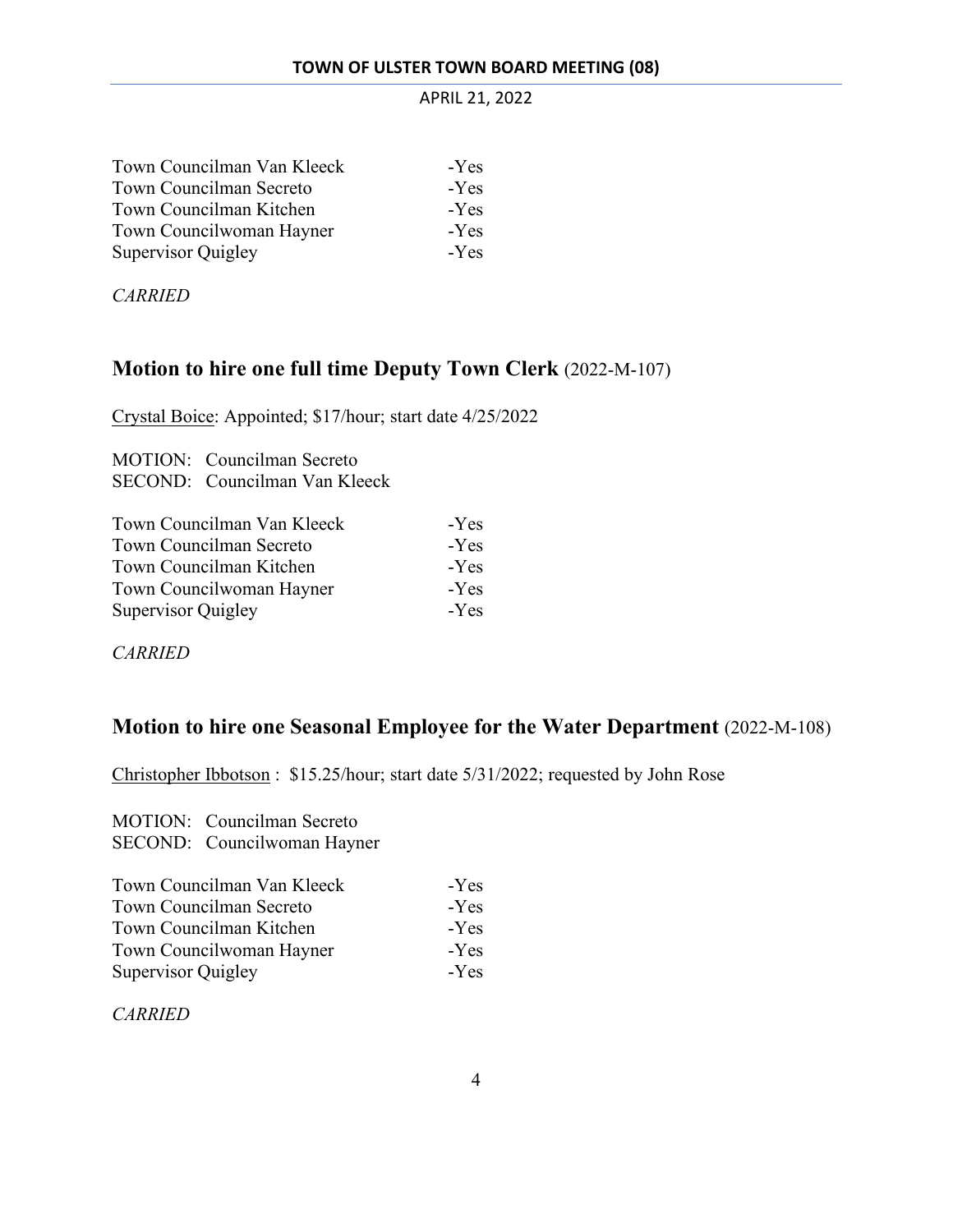## **Motion to Authorize an Exception to the Town's Procurement Policy for an Emergency Purchase of a 2022 Dodge Durango for the Police Department from Begnal Motors not exceeding the purchase price of \$40,000.00** (2022-M-109)

*Supervisor*: Last meeting, advised community that October, 2021 order of two new police vehicles with an April, 2022 delivery. Informed that the vehicles have not begun manufacture. Last meeting, town board approved this same purchase for one vehicle. Tonight authorizing the purchase of the second vehicle.

MOTION: Councilwoman Hayner SECOND: Councilman Secreto

| Town Councilman Van Kleeck | -Yes   |
|----------------------------|--------|
| Town Councilman Secreto    | -Yes   |
| Town Councilman Kitchen    | -Yes   |
| Town Councilwoman Hayner   | $-Yes$ |
| Supervisor Quigley         | -Yes   |

*CARRIED*

## **Presentation of Local Law\_\_\_of 2022: Town of Ulster, County of Ulster, A Local Law prohibiting smoking on Town-owned property, entitled "No Smoking on Town Property**

*Councilman Secreto*: Bought before the board a few months ago. Last year there were complaints at the parks, especially with new marijuana allowed use. Within each department, it would be up to each department head to enforce.

Law posted on website. Next meeting we will schedule a public hearing.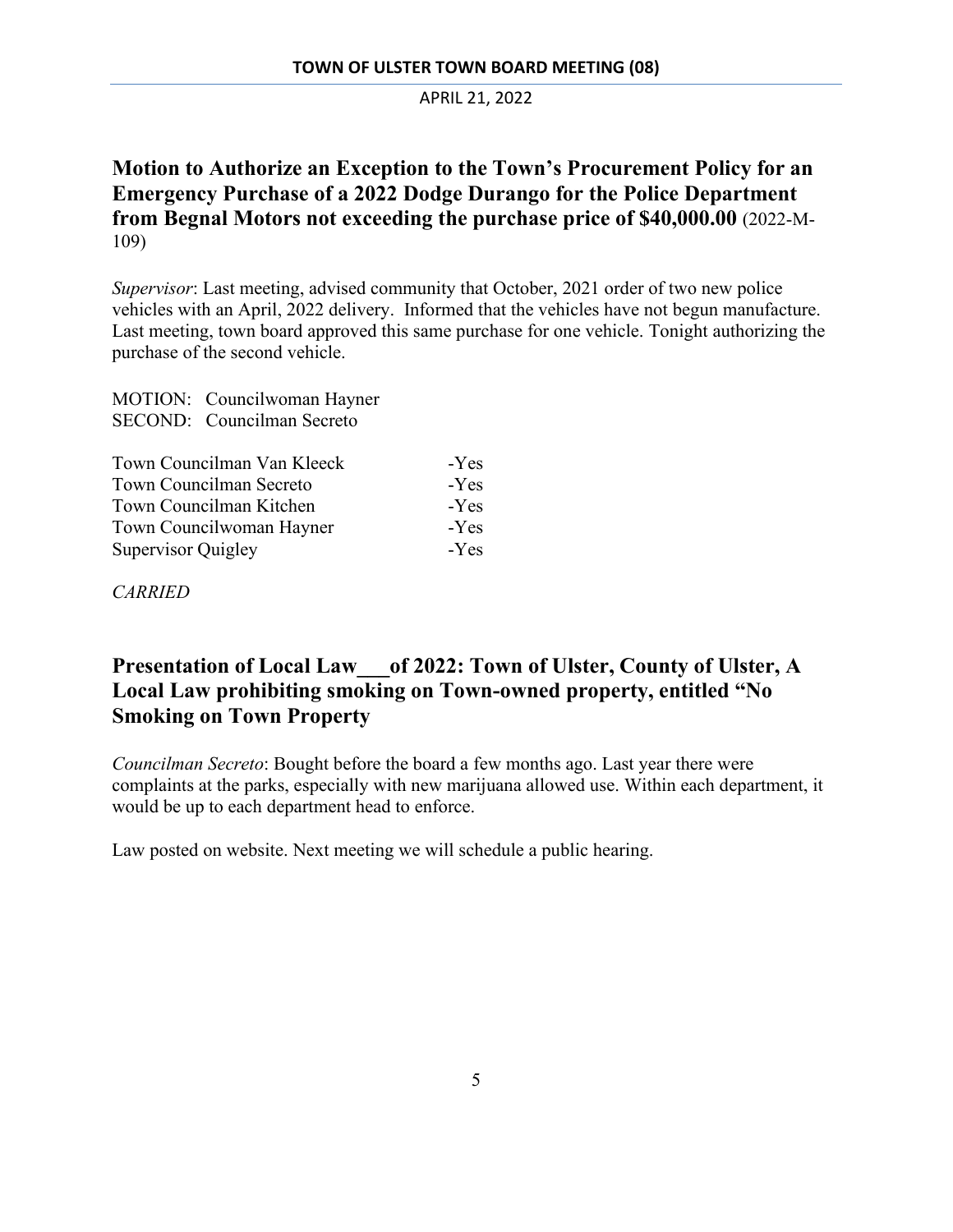## **Resolution Declaring the Town of Ulster to be Designated as Lead Agency under SEQRA and Refer RUPCO, 114 Route 28, SBL 48.14-1- 24&27 to the UC Planning Board for Review** (2022-R-110)

*Supervisor*: Referral from planning board. Town board to refer this RUPCO project to the Ulster County Planning Board. SEQR review will include rehabilitation of existing facilities and new inter-connect to Cherry Hill water district and Washington Avenue sewer district.

# **RESOLUTION TOWN OF ULSTER TOWN BOARD RUPCO Site Plan, 114 Route 28 SBL 48.14-1-24 & 27, ZONE: HC**

WHEREAS, the Applicant – RUPCO – is seeking seeks site plan approval as an eleemosynary organization to convert and adaptively reuse a former hotel/motel complex for assisted and supportive apartments (the "Action"); and,

WHEREAS, the Applicant is or will be concurrently seeking a Lot Line Deletion to merge two tax parcels into one parcel; and

WHEREAS, the applicant has submitted a complete Site Plan application to the Town of Ulster including a submitted State Environmental Quality Review Act (SEQRA) Short Environmental Assessment Form, Parts 1 & 2; and,

WHEREAS, the Town of Ulster Town Board has the authority to approve the Proposed Action (Site Plan) since the subject site is more than one (1) acre, upon a favorable recommendation from the Town of Ulster Planning Board; and

 WHEREAS, the Town of Ulster Planning Board has the authority to approve the Lot Line Adjustment; and

WHEREAS, the Town of Ulster Planning Board, upon review of the application materials determined the Proposed Action was a Type II Action under the New York State Environmental Quality Review Act (SEQRA) as per 6 NYCRR 617.5 (c) (3) and (18), being reuse of an existing commercial structure where use is permitted, and that such reuse will incorporate green infrastructure; and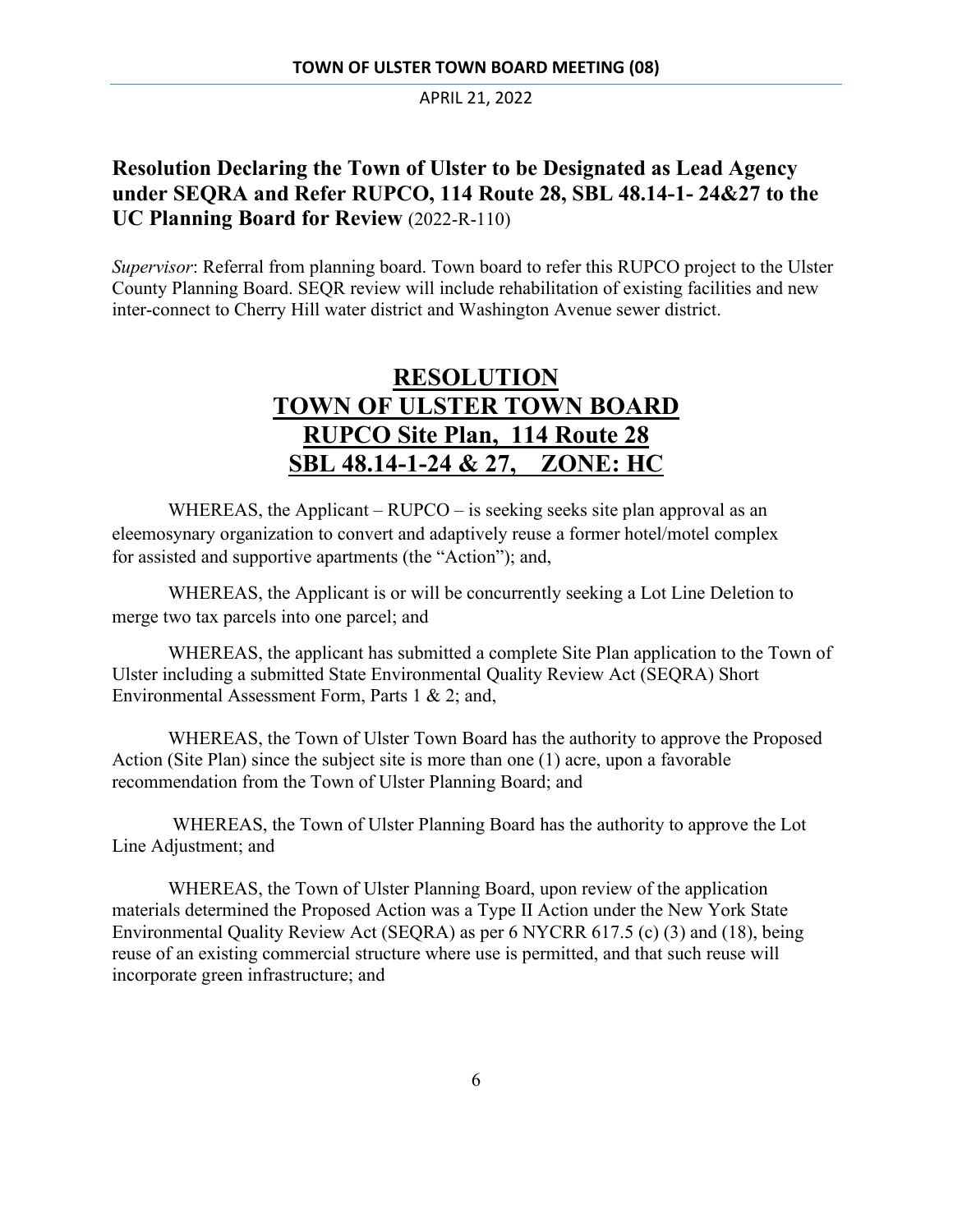WHEREAS, Involved Agencies include: Involved Agencies include: Town of Ulster Town Board (Site Plan), Town of Ulster Planning Board (Lot Line Adjustment), and NYSDOT; and

WHEREAS, Interested Agencies would include Interested Agencies would include the Town of Ulster Planning Board (Site Plan), Ulster County Planning Board (NYSGML 239 review); and

WHEREAS, the Town's Consulting Planner recommended to the Planning Board that the Proposed Action be referred to the Town Board for the sole purpose of initiating a SEQR Type II Action with the Town Board so named as Lead Agency; and

WHEREAS, the Town of Ulster Planning Board, at its April 19, 2022 meeting, referred this matter to the Town Board for the purpose of initiating a SEQR Type II Action with the Town Board so named as Lead Agency. Rupco Page 2 4/21/2021

NOW THEREFORE BE IT RESOLVED, the Town of Ulster Town Board, based upon the above and its own review of the application materials, herby Declares its Intent to be Lead Agency for a Type II Action and directs the Town Clerk to circulate a Notice of Intent to all Involved and Interested Agencies.

NOW BE IT FURTHER RESOLVED, the Town Board recommends that no further review under SEQRA is required for this Action; however, this SEQRA declaration does not include environmental review of a proposed new sewer and water connections as such connections are still being finalized between the Town of Ulster and Ulster County, and when finalized these connections will be reviewed separately under SEQRA;

AND BE IT FURTHER RESOLVED should such sewer and water connections not occur, or not occur in an anticipated schedule matched to the RUPCO site plan anticipated completion, then the Town reserves the right to re-review this Site Plan Action as reliant on other sewer and water services.

AND BE IT FURTHER RESOLVED**,** the Town of Ulster Town Board, based upon the above and its own review of the application materials, refers this matter to the Ulster County Planning Board for GML 239 review upon receipt from the Applicant all materials requested at the April 19, 2022 Planning Board meeting.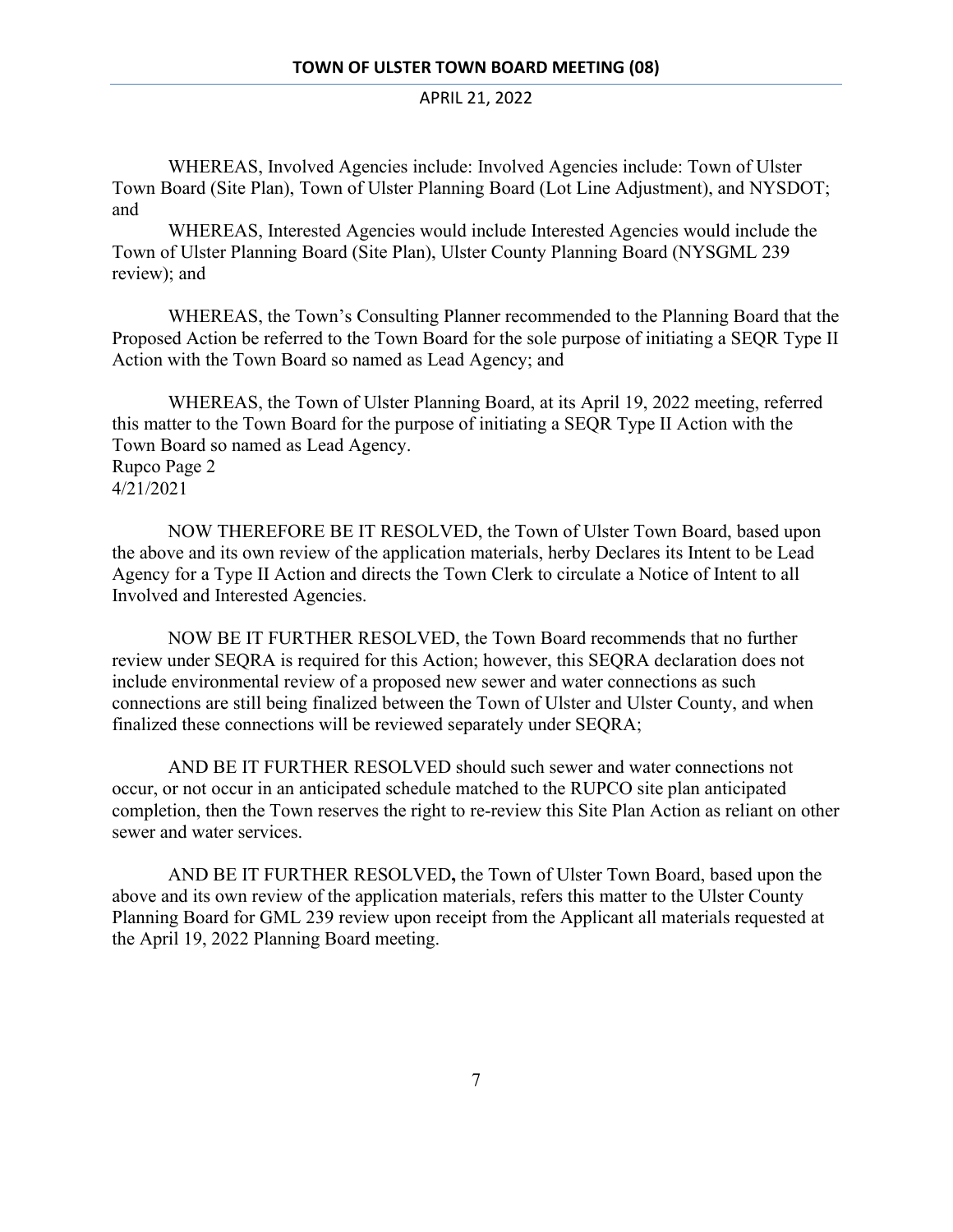| MOTION: Councilman Secreto |
|----------------------------|
| SECOND: Councilman Kitchen |

| Town Councilman Van Kleeck     | $-Yes$ |
|--------------------------------|--------|
| <b>Town Councilman Secreto</b> | $-Yes$ |
| Town Councilman Kitchen        | $-Yes$ |
| Town Councilwoman Hayner       | $-Yes$ |
| Supervisor Quigley             | $-Yes$ |

*CARRIED* 

# *Old Business:*

## **Motion to award bids for Cold Planing Road Services for 2022** (2022-M-111)

*Petramale*: Yearly for milling process. We have been bidding independently for last few years. Sometimes bids are cheaper than Ulster County and state bid. Not locking us in to this bid with Callanan.

MOTION: Councilwoman Hayner SECOND: Councilman Kitchen

| Town Councilman Van Kleeck     | -Yes   |
|--------------------------------|--------|
| <b>Town Councilman Secreto</b> | -Yes   |
| Town Councilman Kitchen        | $-Yes$ |
| Town Councilwoman Hayner       | $-Yes$ |
| Supervisor Quigley             | $-Yes$ |

*CARRIED*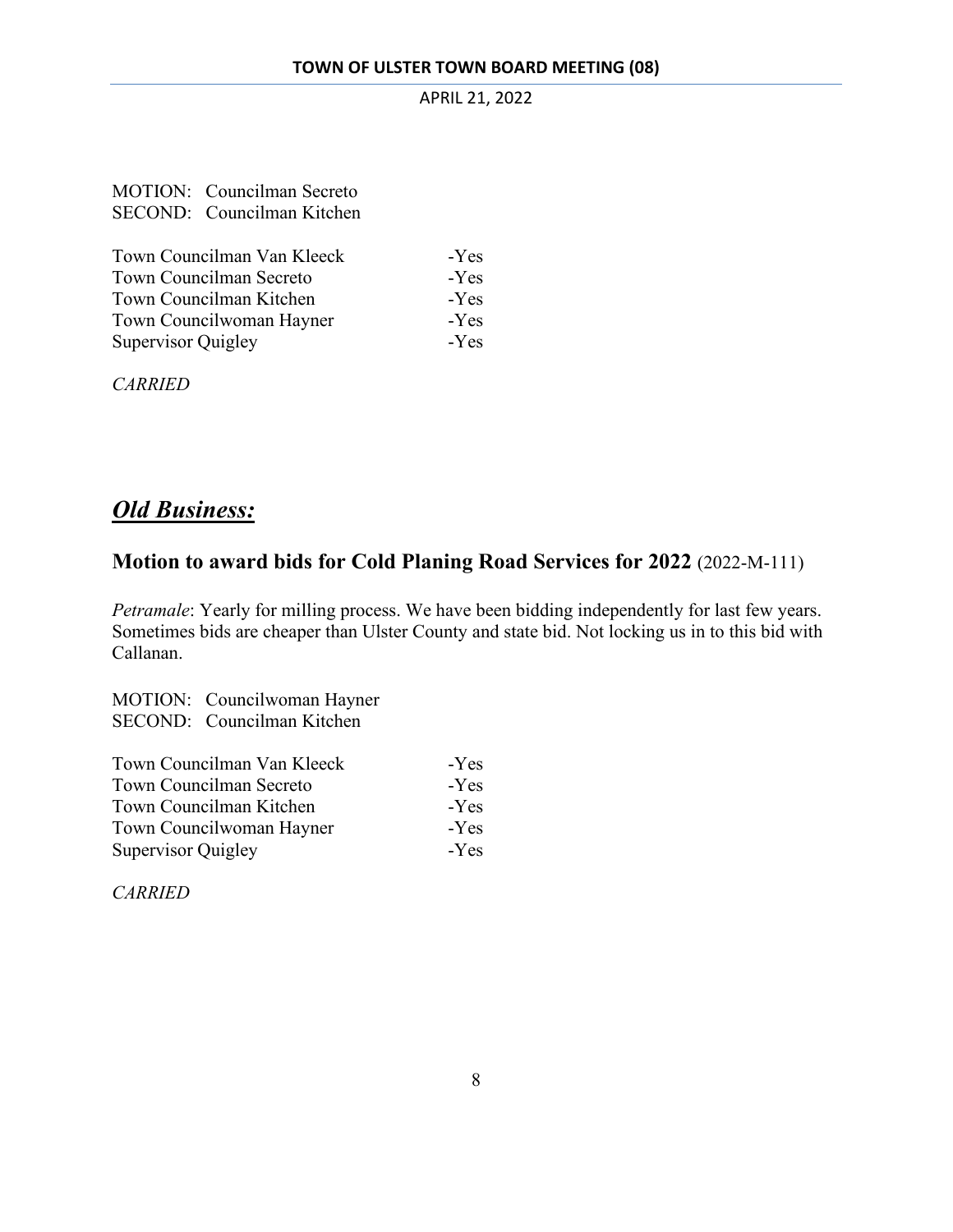## **Resolution reapproving the Granting of an Extension for Al Riozzi dba AJR Masonry, 2372-2468 US Route 9W, Saugerties, NY SBL:39.12-1-26** (2022-R-112)

*Tutt*: In 2019, Riozzi applied to planning board for shop on Route 9W, which was approved by planning and town boards. Then pandemic hit. Time is right now for him to move forward.



**WHEREAS,** the applicant – *Al Riozzi dba AJR Masonry c/o Scott Lane, P.E.*, – seeking Site Plan and Special Permit approval to develop a *Contractors Storage Yard* on the subject site, which is situated within the HC-Highway Commercial Zoning District; and

**WHEREAS,** pursuant to Chapter 145 of the Town Code, the Proposed Action is subject to Site Plan review and approval by the Town of Ulster Town Board since the Proposed Action involves more than 2,500 sf of new building area; and

**WHEREAS,** the application materials in support of the Proposed Action includes:

- *Written Narrative* prepared by Scott Lane, P.E., for AJR Masonry, Inc., dated April 9, 2019;

- *Consent Form* signed by Al Riozzi (Owner) consenting to the filing of the application dated 3/26/19;

- *Application for Site Plan Review* prepared by Scott Lane, P.E., (Agent) dated March 26, 2019;
- *Short EAF* Part 1 prepared by Scott Lane, P.E., dated March 26, 2019;
- *Sketch Site Plan* prepared by Scott Lane, P.E., dated March 26, 2019;

- *Site Plan* prepared by Scott Lane, P.E., dated April 9, 2019; and revised May 14, 2019; and - *NYS Office of Parks, Recreation and Historic Preservation No Impact Letter dated May 13,* 2019.

**WHEREAS,** the Town of Ulster Town Board is the Lead Agency for this *Unlisted Action*-Coordinated Review having circulated its Notice of Intent to serve as Lead Agency pursuant to 6NYCRR Part 617 of State Environmental Quality Review (SEQR) Law; and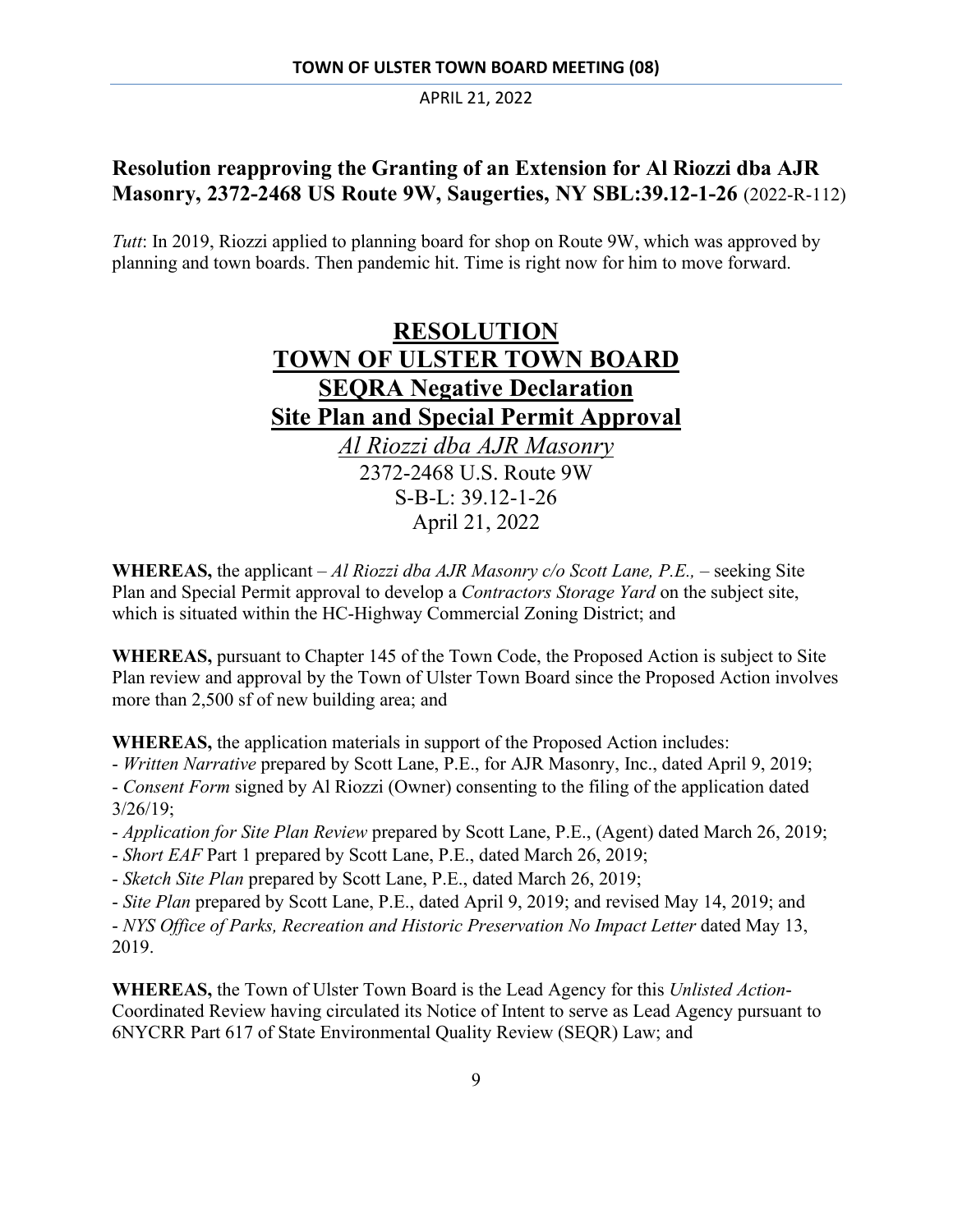**WHEREAS,** this matter was referred to the Ulster County Planning Board (UCPB), which issued a required modifications in a decision letter dated June 5, 2019 as follows: 1) Review and approval of the proposed well land septic facilities by the Ulster County Department of Health will be required, if not already completed, 2) The applicant will need to coordinate with NYSDOT to obtain a commercial driveway/highway access permit, 3) Any outdoor storage of materials or equipment locations will need to be indicated on the site plan. The materials of the surface the materials are placed upon, and details regarding any enclosures of these locations, will also need to be indicated with typical details provided, and 4) As a condition of approval, any existing outdoor storage left on the site should be removed prior to construction; and

**WHEREAS,** upon review of the Ulster County Planning Board's letter, the Town Board determined that Required Modifications (RM) No. 1 and 2 would be conditions of approval, RM No. 3 was moot since the applicant is building the garage to store things inside, and RM No. 4 would be addressed by requiring the applicant to move any remaining outdoor storage inside the new building within 30 days of receiving a Certificate of Occupancy; and

**WHEREAS,** this matter was referred to the NYS Office of Parks, Recreation Historic Preservation, which in a letter dated May 13, 2019 concluded that no archeological or historic resources will be affected by the undertaking; and

**WHEREAS,** the applicant has addressed all the technical comments of the Town Planner and Town Designated Engineer's Brinnier & Larios, P.C.; and

**WHEREAS,** the contractor storage yard requires a Special Permit, which required the Town Board to hold a public hearing; and

**WHEREAS,** the Town Board held the required public hearing for the Special Permit request on June 6, 2019 and closed the public hearing; and

**WHEREAS,** based upon the Town of Ulster Planning Board's and Town of Ulster's Town Board's through review of the SEQR Short EAF Part 1 and Part 2 (prepared by the Town Planner); along with supporting Site Plan drawings, and detailed studies cited above and condition of full compliance with all applicable regulations concerning development on the project site; has determined the Proposed Action would not have any potentially large impacts due to the project design and mitigation measures, which were designed into the Proposed Action; and

**WHEREAS**, the Town of Ulster Planning Board has referred this matter to the Town Board with a recommendation to issue a SEQRA Negative Declaration and to grant Site Plan and Special Permit approval.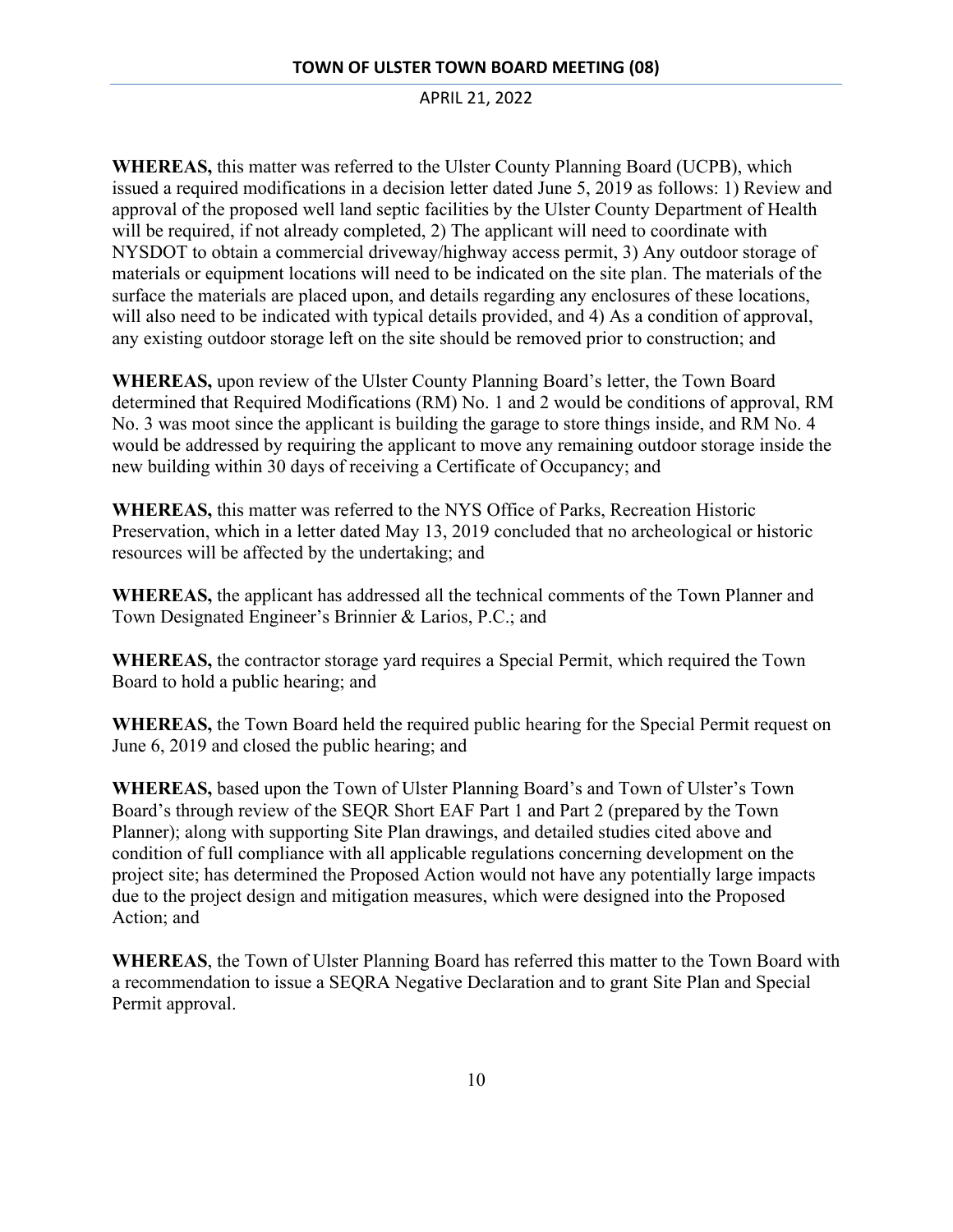**NOW THEREFORE BE IT RESOLVED,** the Town of Ulster Town Board hereby issues a SEQRA Negative Declaration and grants Site Plan and Special Permit approval for the above referenced action subject to the conditions, limitations and restrictions set forth below:

1. Compliance with applicable zoning and building laws, rules and regulations;

2. Compliance with all representations made by the applicant;

3. Compliance with site plan, design plans and all details as cited herein;

4. The applicant secures Ulster County Department of Health approval for proposed well and septic prior to construction;

5. The applicant secures NYSDOT approval of driveway design prior to construction;

6. Within 30 days of securing a Certificate of Occupancy for the proposed building, the applicant shall move any remaining outdoor storage inside the new building,

7. Compliance with all applicable regulations concerning development on the subject site;

8. The Town's consulting planner and Building Inspector are hereby authorized to approve minor Site Plan changes of a ministerial nature, which may arise due to unforeseen circumstances in the project site development; and

9. All fees, including consultant fees, shall be paid.

MOTION: Councilman Van Kleeck SECOND: Councilman Secreto

| Town Councilman Van Kleeck     | -Yes |
|--------------------------------|------|
| <b>Town Councilman Secreto</b> | -Yes |
| Town Councilman Kitchen        | -Yes |
| Town Councilwoman Hayner       | -Yes |
| Supervisor Quigley             | -Yes |

*CARRIED* 

#### **ADDITIONS**

*Supervisor:* There are changes from time to time to update the police operations manual. Town Board adopted a policy to introduce all changes to police manual. These changes are on the town website. Presentation only to be voted on at next meeting.

- 1. Wellness Program Policy
- 2. Internal Affairs/Personal Complaints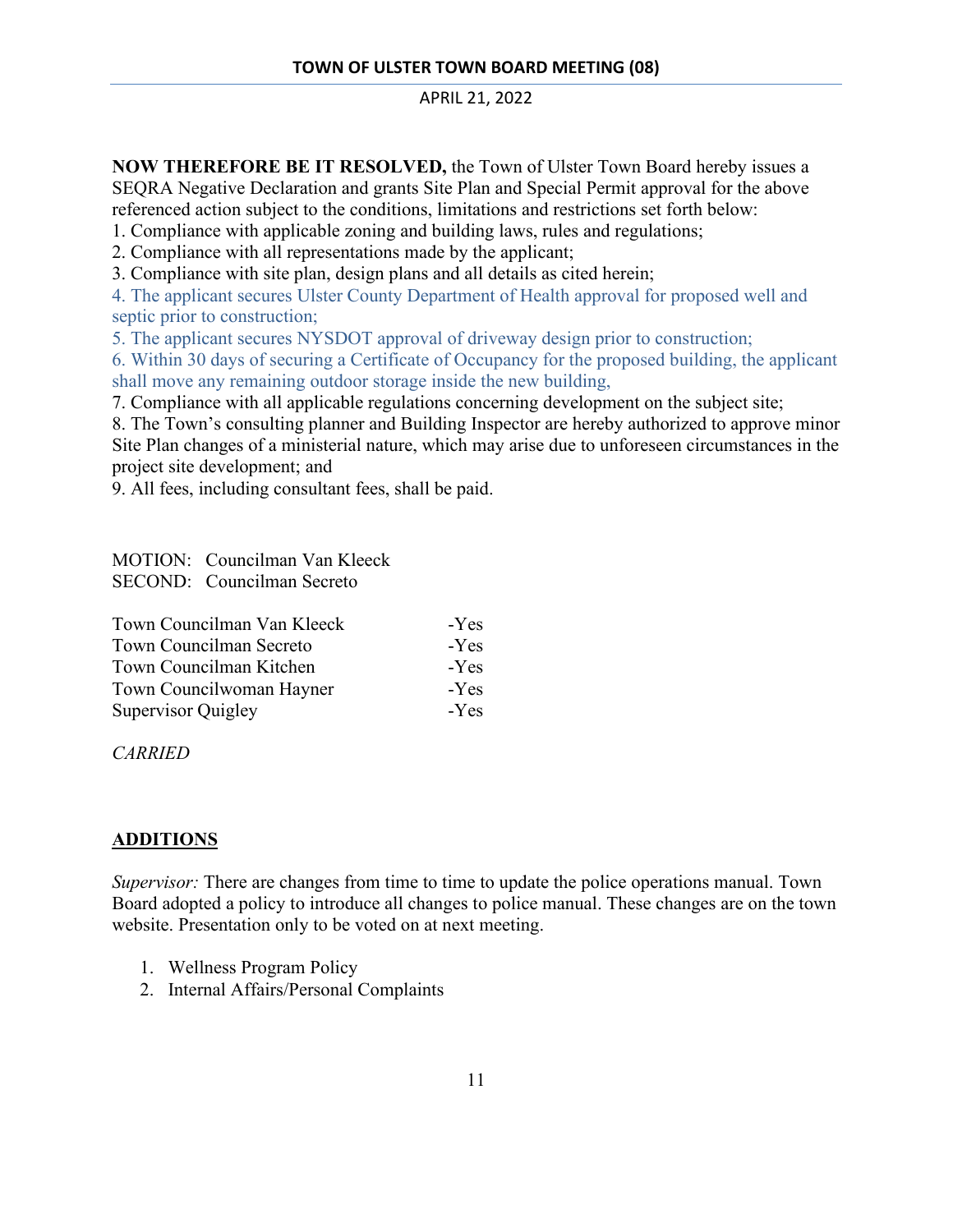### **PUBLIC COMMENT:**

#### 1. Michael Berardi, Town Resident

Re: Property across from UCRRA on Route 32. The construction of two "baby barns" on property is unsightly. Was there a site plan? There is accumulation of lumber not related to the project. Was a building permit and c/o issued? Fence there is not secured. Also, the firm that put in site plan is not the property owner.

*Tutt*: Project did receive approval from planning board. The two sheds/buildings are not big enough to get a building permit. No fence permit.

Discussion re: owner vs. applicant.

Tutt will look into and report at next meeting.

- 2. Anna Parks, Town Resident
- Re: Neighborhood cleanup in Bright Acres

Trash on CityView Terr and Forest Hill Drive mostly comes from the Roadway Inn dumpster on the edge of the cliff. Jim Bruno (building dept) inspected earlier and advised Roadway to clean up the trash and billboard area in that area. Thanks highway dept for providing bags.

Pedestrians now walking on Rt 28 pushing shopping carts. Dangerous.

*Supervisor*: Brought this issue up with UCDSS, our building and police departments, UC Executive's Office. Nothing can be changed until owner of that hotel sells and use is changed.

*Parks*: RUPCO low income housing. How are they going to prepare for people walking on Rt 28?

*Supervisor*: There was a planning board meeting recently and another one scheduled. t and there will be a public hearing re: transportation and another re: pedestrians. Will send the building inspector as soon as possible.

*Parks*: Would like to be notified when engineer comes to evaluate drainage.

#### 3. Nancy Ebel, Town Resident

More and more trash along Creeklocks Road. Last year a committee cleaned it up. Now worse. Also, thank you for work on Buc's Junkyard. There is no effort to clean it up.

*Supervisor*: Advises Ebel to call Legislator Brian Cahill to coordinate with UC Highway, since this is a county road.

We beat Mackenzie (Buc's owner) in Supreme Court. Not much more we can do. Cannot make any representations for County. He is behind in his taxes.